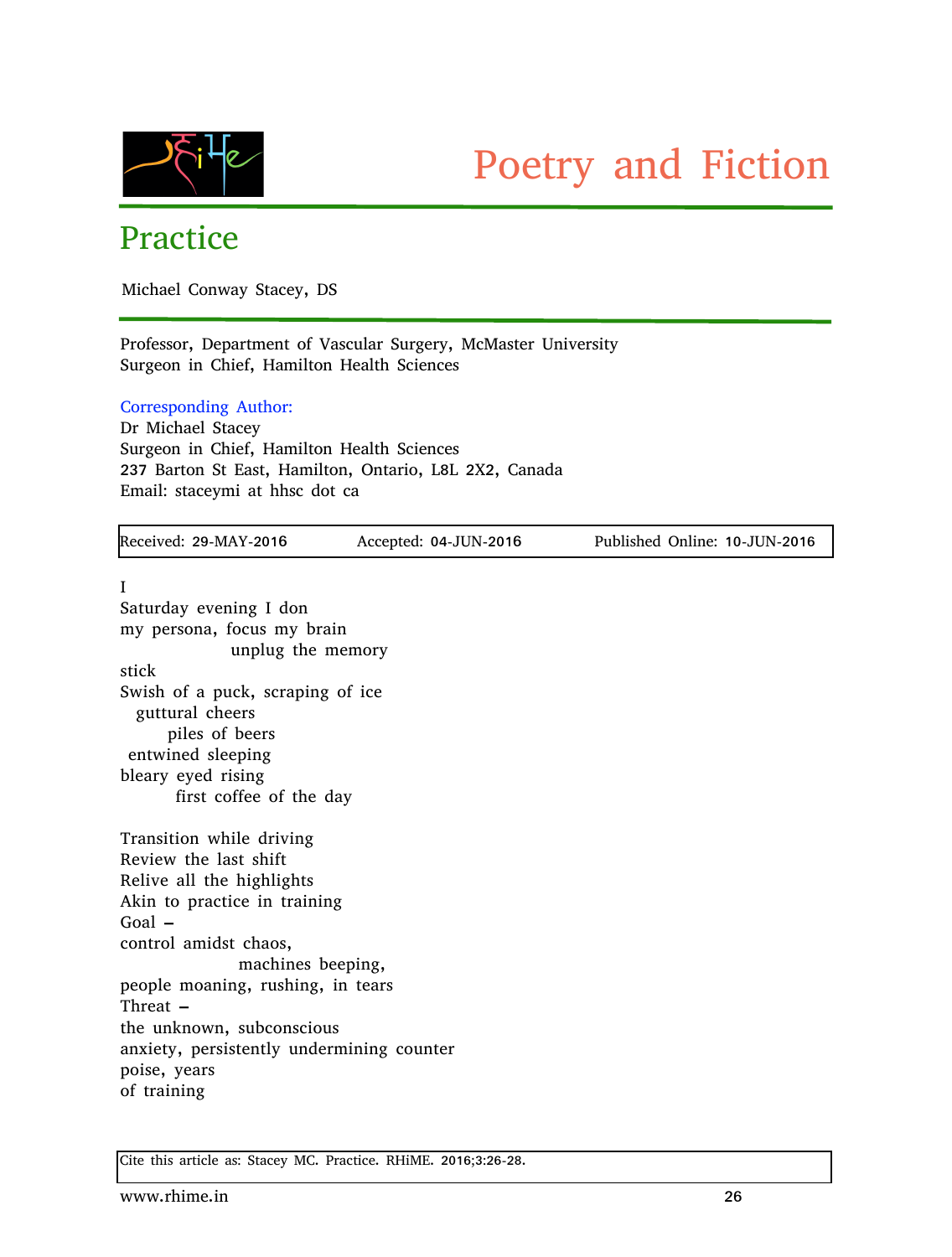Fluorescent waiting room Familiar territory, scrubs, white coat Signature stethoscope Natural terrain, part of the tribe Confidence returns On guard for the unexpected

## I

II<br>ER is packed, mayhem tonight First, chest pain, heart attack Young man, too young Frightened wife Develop a plan – make time to explain Lacerations sutured, fractures splinted Drunken youth, shouting, oblivious to all By morning, wonder what hit them With insight contrite, anger without

Next an overdose, dead on arrival Listen - no heartbeat, warmth departing Glance at his face  $-$  my heart skips a beat Memories flood, young boys playing, Carefree, future just dreams awaiting Classmate from school, now departed I connect with his spirit, farewell young friend I linger, still dazed in the moment

#### I I I

Crash, front doors fly open Voices shout, tension high 'Abdominal pain, no BP, call a code' My brain finds another level Time slows right down, senses focus Observe all and orchestrate the players Connecting leads, pumping the chest, Fluids flowing, saline, "Get blood", "Check rhythm, stand clear" "Shock", limbs jolt, "No rhythm, pump again" "Call the time",' three minutes' "Epinephrine, calcium, bicarb" "Check rhythm, stand clear "Shock, no rhythm, pump again" Surgeons arrive, standby expectant Uncertain, will they be needed "Check, no rhythm, shock" "No rhythm, no output"